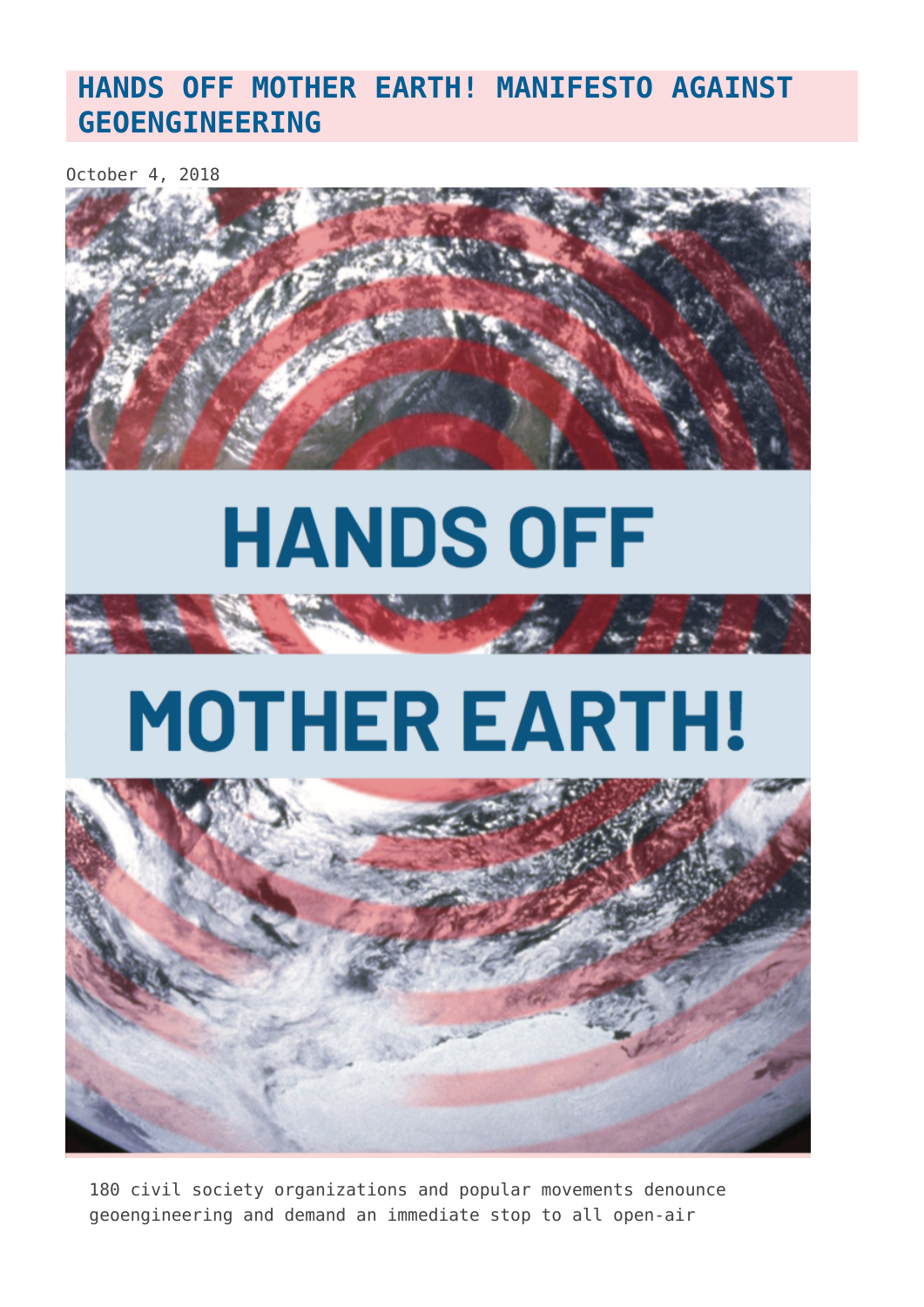experiments. If your organization would like to join the fight against geoengineering and endorse the HOME Manifesto, please send an email to *[manifesto@geoengineeringmonitor.org](mailto:manifesto@geoengineeringmonitor.org)*.

Individuals can sign on below.

Read the [news release](http://www.geoengineeringmonitor.org/2018/10/news-release-hands-off-mother-earth-110-civil-society-organizations-and-popular-movements-demand-an-immediate-stop-to-climate-geoengineering/) for the launch of the HOME Manifesto. (*October 2018*)

**Download the HOME Manifesto in pdf format:**

- [ENGLISH](http://www.geoengineeringmonitor.org/wp-content/uploads/2018/10/home-new-EN-feb6.pdf)
- [ESPAÑOL](http://www.geoengineeringmonitor.org/wp-content/uploads/2018/10/home-new-ES-feb6.pdf)
- [FRANÇAIS](http://www.geoengineeringmonitor.org/wp-content/uploads/2018/10/home-new-FR-feb6.pdf)

#### **Sign the HOME Manifesto**

|  | Read the petition |
|--|-------------------|
|  |                   |
|  |                   |
|  |                   |

Add your name to the Hands Off Mother Earth! Manifesto.

\*\*your signature\*\*

 $\Box$  I would like to receive updates about geoengineering

Sign Now

Share this with your friends:

#### **SIGNATORIES**

To date, 195 organizations from 45 countries have signed the HOME Manifesto.

**International Organizations:**